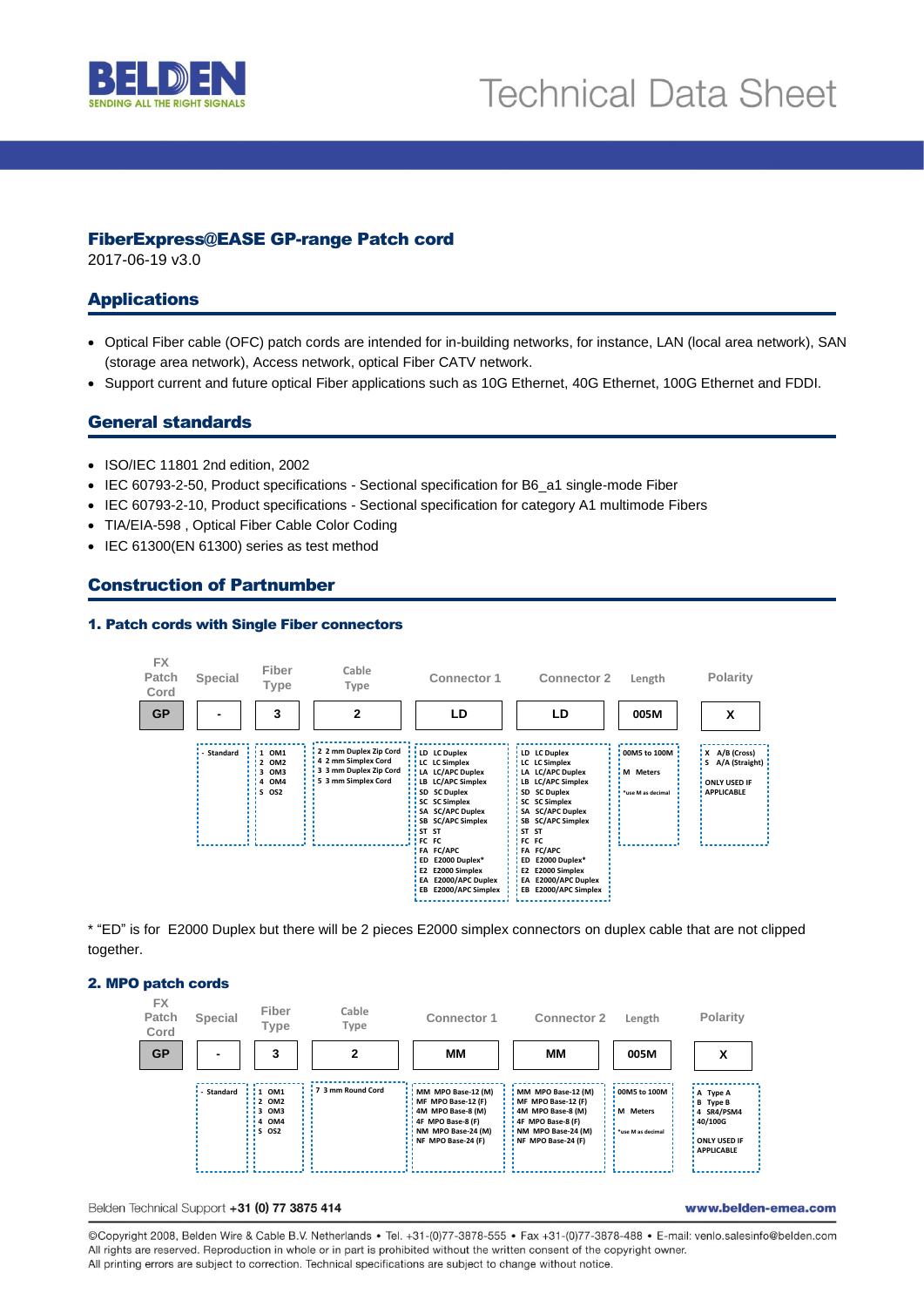

### 3. MPO Hydra Patch cords



\* "ED" is for E2000 Duplex but there will be 2 pieces E2000 simplex connectors on duplex cable that are not clipped together.

### **1) Jacket color**

| LCable Type \ | 192    |       |       |      |              |
|---------------|--------|-------|-------|------|--------------|
| Jacket color  | ellow' | range | range | Aqua | Erica-Violet |

### **2) Fiber Type**

| Performance level for<br>Single mode fiber | $S =$ Single mode OS2 (class B6_a1 in IEC 60793-2-50) Bending<br>Insensitive with bending radius > 15mm.* |
|--------------------------------------------|-----------------------------------------------------------------------------------------------------------|
| Performance level for                      | 1 = 62.5um multimode - OM1(A1b from IEC 60793-2-10)                                                       |
| Multi-mode fiber                           | $2 = 50$ um multimode - OM2 (A1a.1 from IEC 60793-2-10)                                                   |
|                                            | $3 = 50$ um multimode - OM3 (A1a.2 from IEC 60793-2-10) *                                                 |
|                                            | $4 = 50$ um multimode - OM4 (A1a.3 from IEC 60793-2-10) Erica-violet Jacket*                              |

*\* OM3, OM4 and OS2 fibers are all bending insensitive. The banding radius are all >15mm*

#### 3) **Material requirements:**

- Free of matching fluid or gel
- Resistant to corrosion
- Shall not support fungus growth per ASTM-G21-70
- Flammable materials shall have a UL-94 rating of V-1 or better.

#### **4) Color Code of the connectors:**

| <b>Performance level</b> | <b>Connector Type</b> | <b>Housing color</b> |
|--------------------------|-----------------------|----------------------|
| OS2/UPC                  | ST and FC             | Metal                |
|                          | All other             | <b>Blue</b>          |
| OS2/APC                  | ST and FC             | Metal                |
|                          | All other             | Green                |
| OM1&OM2/PC               | ST and FC             | Metal                |
|                          | All other             | Beige                |
| OM3/PC                   | ST and FC             | Metal                |
|                          | All other             | Aqua                 |
| OM4/PC                   | ST and FC             | Metal                |
|                          | All other             | E. Violet            |

Belden Technical Support +31 (0) 77 3875 414

www.belden-emea.com

@Copyright 2008, Belden Wire & Cable B.V. Netherlands · Tel. +31-(0)77-3878-555 · Fax +31-(0)77-3878-488 · E-mail: venlo.salesinfo@belden.com All rights are reserved. Reproduction in whole or in part is prohibited without the written consent of the copyright owner. All printing errors are subject to correction. Technical specifications are subject to change without notice.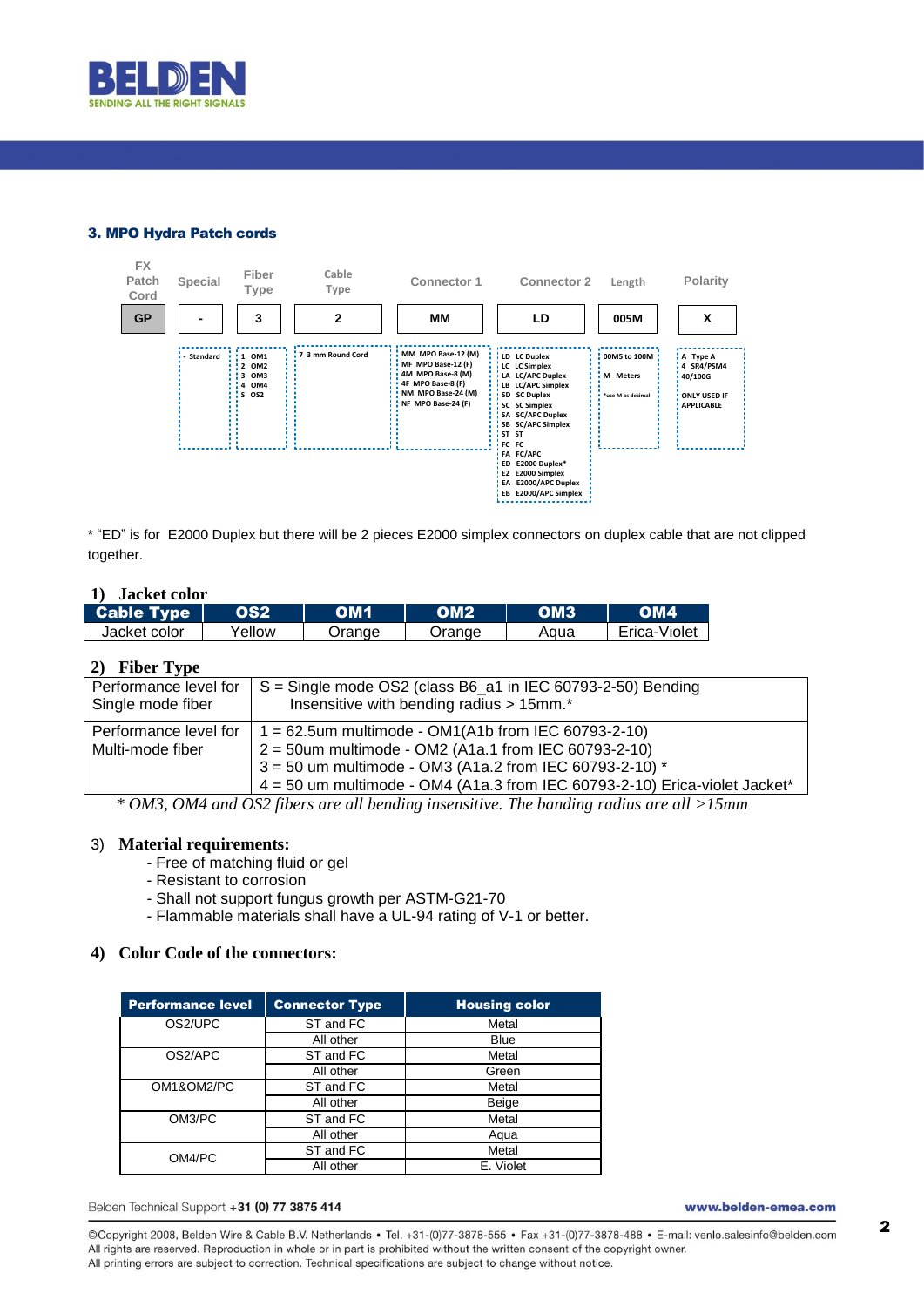

### **5) Polishing Type**

| UPC - Ultra Physical Contact | Standard for Single mode when APC is not metioned |
|------------------------------|---------------------------------------------------|
| APC - Angled Polish Contact  | Only for Single mode                              |
| PC - Physical Contact Polish | When the fiber type is multi-mode                 |

## **6) Length (meter)**

XXXX: Represents the length of the cord in meter(maximum 4 digits). E.g. "1000"= 1000 meter, " $5$ " = 5 meter, "D5" represent 0.5 meter and "2D5" is 2.5 meter.

| <b>Cable Lengths</b> |                   |  |  |
|----------------------|-------------------|--|--|
| From                 | <b>Increments</b> |  |  |
| $0.5$ m to 5 m       | $0.1\,\mathrm{m}$ |  |  |
| 5.5 m to 50 m        | 0.5 m             |  |  |
| 51 m to 100 m        | 1 <sub>m</sub>    |  |  |
| 105 m to 300 m       | 5 m               |  |  |

# Technical information

#### **1) Insertion loss (IL)**

All connectors must be measured with EN 61300-3-4.

| Fiber type | <b>Polishing</b> | IL for MPO    | IL for LC     |
|------------|------------------|---------------|---------------|
|            |                  | IL Max $(dB)$ | IL Max $(dB)$ |
| OS2        | APC.             | 0.35          | 0.25          |
| OM3        | PС               | 0.35          | 0.25          |
| OM4        | PС               | 0.2           |               |

## **2) Return loss (RL)**

All connectors are complied with EN 61300-3-6.

| Fiber type      | <b>Polishing</b> | <b>RL</b> for MPO | RL for LC       |
|-----------------|------------------|-------------------|-----------------|
|                 |                  | $RL$ Max $(dB)$   | $RL$ Max $(dB)$ |
| OS2             | APC              | -60               | -60             |
| OM <sub>3</sub> | PС               | -25               | $-25$           |
| OM4             |                  | -25               | $-25$           |

#### **3) Bandwidth**

The basic Bandwidth requirement is as follows for multimode fiber cable.

| Minimum modal bandwidth MHz.km |                            |                             |         |                                         |
|--------------------------------|----------------------------|-----------------------------|---------|-----------------------------------------|
| Wavelength                     |                            | Overfilled launch bandwidth |         | <b>Effect laser launch</b><br>bandwidth |
| Fiber Type                     | Core diameter              | 850 nm                      | 1300 nm | 850 nm                                  |
| OM <sub>1</sub>                | $62.5 \text{ }\mu\text{m}$ | 200                         | 500     | Not specified                           |
| OM <sub>3</sub>                | $50 \mu m$                 | 1500                        | 500     | 2,000                                   |
| OM4                            | 50<br>um                   | 3500                        | 500     | 4,700                                   |

For single mode fiber, the bandwidth is not specified.

Belden Technical Support +31 (0) 77 3875 414

www.belden-emea.com

@Copyright 2008, Belden Wire & Cable B.V. Netherlands · Tel. +31-(0)77-3878-555 · Fax +31-(0)77-3878-488 · E-mail: venlo.salesinfo@belden.com All rights are reserved. Reproduction in whole or in part is prohibited without the written consent of the copyright owner. All printing errors are subject to correction. Technical specifications are subject to change without notice.